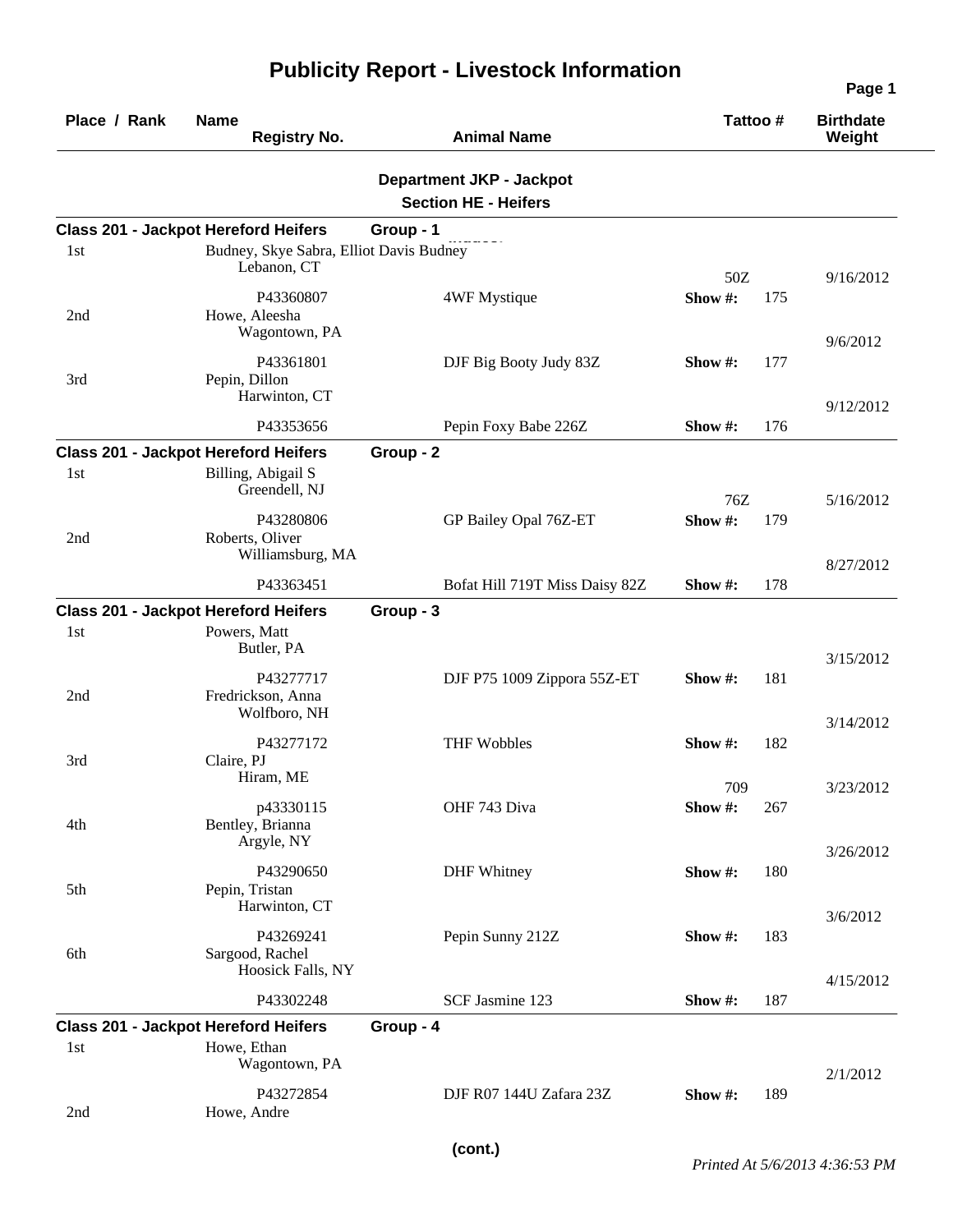| Place / Rank | <b>Name</b><br><b>Registry No.</b>                           | <b>Animal Name</b>             | Tattoo #          | <b>Birthdate</b><br>Weight |
|--------------|--------------------------------------------------------------|--------------------------------|-------------------|----------------------------|
|              |                                                              |                                |                   |                            |
|              | <b>Class 201 - Jackpot Hereford Heifers</b><br>Wagontown, PA | Group - $4 - (cont.)$          |                   |                            |
|              |                                                              |                                |                   | 2/17/2012                  |
|              | P43264040                                                    | DJF Star Simply Amazin 160Z-ET | 186<br>Show $#$ : |                            |
| 3rd          | Budney, Elliot Davis, Skye Sabra Budney<br>Lebanon, CT       |                                |                   |                            |
|              |                                                              |                                | 13Z               | 2/17/2012                  |
| 4th          | P43315402<br>Budney, Skye Sabra, Elliot Davis Budney         | 4WF Superstition 13Z           | Show#:<br>185     |                            |
|              | Lebanon, CT                                                  |                                |                   |                            |
|              |                                                              |                                | 4Z                | 2/5/2012                   |
| 5th          | 43271222<br>Powers, Logan J                                  | 4WF Tymeless 4Z-ET             | Show#:<br>188     |                            |
|              | Hoosick Falls, NY                                            |                                |                   |                            |
|              |                                                              |                                |                   | 2/17/2012                  |
|              | P43302576                                                    | <b>EJP</b> Majestic            | 184<br>Show #:    |                            |
|              | <b>Class 201 - Jackpot Hereford Heifers</b>                  | Group - 5                      |                   |                            |
| 1st          | Diehl, Kelsey                                                |                                |                   |                            |
|              | Fairfield, PA                                                |                                | 15Z               | 1/6/2012                   |
|              | P43341564                                                    | Bye-Vista About Time 15Z       | Show#:<br>194     |                            |
| 2nd          | Pepin, Kurtis                                                |                                |                   |                            |
|              | Harwinton, CT                                                |                                |                   | 1/1/2012                   |
|              | P43269218                                                    | Pepin Eve 201Z                 | Show #:<br>195    |                            |
| 3rd          | Stahoski, AJ                                                 |                                |                   |                            |
|              | Hillsborough, NJ                                             |                                | 121Y              | 1/12/2012                  |
|              | P43246161                                                    | Sky 901W Starlight 121Y        | Show #:<br>193    |                            |
| 4th          | Powers, Connor M                                             |                                |                   |                            |
|              | Hoosick Falls, NY                                            |                                |                   | 1/22/2012                  |
|              | P43291257                                                    | BR Patience 122Z               | 191<br>Show #:    |                            |
| 5th          | Sargood, Michael                                             |                                |                   |                            |
|              | Hoosick Falls, NY                                            |                                |                   | 1/30/2012                  |
|              | P43291690                                                    | SCF Vanessa 122                | Show #:<br>190    |                            |
|              | <b>Class 202 - Jackpot Charolais Heifers</b>                 |                                |                   |                            |
| 1st          | Sauer, Alex                                                  |                                |                   |                            |
|              | Litchfield, CT                                               |                                |                   |                            |
|              |                                                              |                                | <b>CR06</b>       | 12/13/2011                 |
|              | F1152593                                                     | <b>CRR Miss Wooden Cross</b>   | Show #:<br>196    |                            |
|              | <b>Class 203 - Jackpot Shorthorn Heifers</b>                 |                                |                   |                            |
| 1st          | Cranwell, Emily                                              |                                |                   |                            |
|              | West Burlington, NY                                          |                                | 2168              | 3/13/2012                  |
|              | 4193213                                                      | <b>SULL Rose Marys Lady-ET</b> | Show #:<br>197    |                            |
|              | <b>Class 204 - Jackpot Angus Heifers</b>                     | Group - 1                      |                   |                            |
| 1st          | Wilkie, Abby                                                 |                                |                   |                            |
|              | Portsmouth, RI                                               |                                | R64               | 9/18/2012                  |
|              | 17496988                                                     | Rodfames Stephanie R64         | Show #:<br>199    |                            |
| 2nd          | Duncan, Jocelyn                                              |                                |                   |                            |
|              | Otego, NY                                                    |                                | 1208              | 10/2/2012                  |
|              | 17491663                                                     | Shale Ridge Proven Queen 1208  | Show #:<br>206    |                            |
|              |                                                              |                                |                   |                            |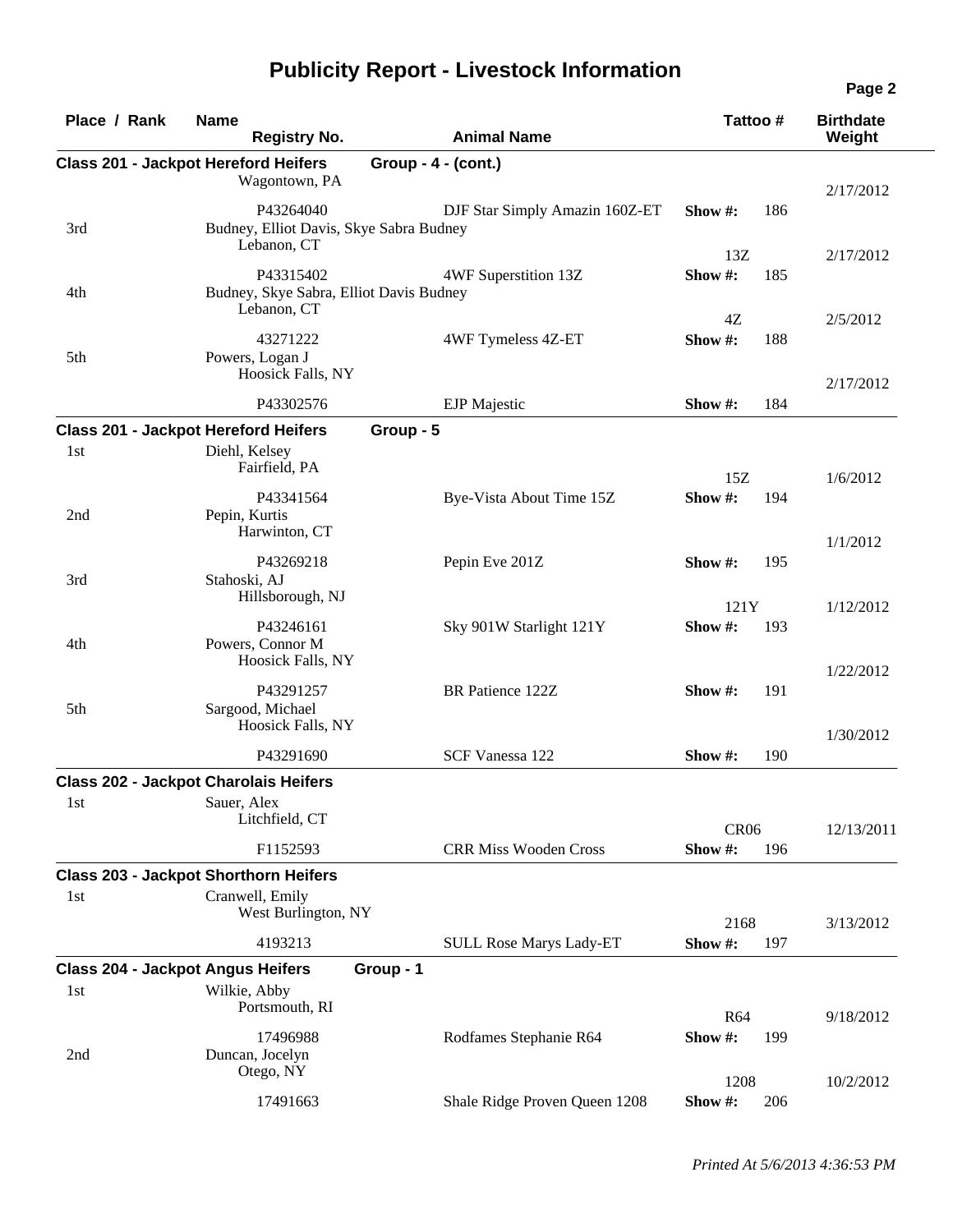| Place / Rank | <b>Name</b><br><b>Registry No.</b>                        |           | <b>Animal Name</b>                 | Tattoo #         |     | <b>Birthdate</b><br>Weight |
|--------------|-----------------------------------------------------------|-----------|------------------------------------|------------------|-----|----------------------------|
|              | <b>Class 204 - Jackpot Angus Heifers</b>                  | Group - 2 |                                    |                  |     |                            |
| 1st          | Enright, Lauren<br>Renfrew, ONT<br>Canada                 |           |                                    |                  |     | 7/3/2012                   |
| 2nd          | 17404625<br><b>Suny Cobleskill</b><br>Cobleskill, NY      |           | Champion Hill Georgina 8229        | Show#:<br>1217   | 201 | 6/19/2012                  |
|              |                                                           |           |                                    | Show#:           | 203 |                            |
| 3rd          | Deskus, Kayla<br>Woodstock, CT                            |           |                                    | Z716             |     | 7/3/2012                   |
| 4th          | 17394520<br>King, Anna<br>Cobleskill, NY                  |           | <b>TBF</b> Madlyn                  | Show#:           | 202 | 5/3/2012                   |
|              | 17311490                                                  |           | KRA Evelyn Z13                     | Show $#$ :       | 853 |                            |
|              | <b>Class 204 - Jackpot Angus Heifers</b>                  | Group - 3 |                                    |                  |     |                            |
| 1st          | Rathbun, Annie<br>Hebron, CT                              |           |                                    |                  |     | 3/20/2012                  |
| 2nd          | 17307382<br>Suny Cobleskill<br>Cobleskill, NY             |           | Stonybrooke Wicked                 | Show $\#$ :      | 209 |                            |
| 3rd          | Duncan, Jocelyn                                           |           |                                    | 1202<br>Show#:   | 208 | 3/25/2012                  |
|              | Otego, NY                                                 |           |                                    | 1206             |     | 4/24/2012                  |
|              | 17259287                                                  |           | Shale Ridge Cathy 1206             | Show #:          | 205 |                            |
|              | <b>Class 204 - Jackpot Angus Heifers</b>                  | Group - 4 |                                    |                  |     |                            |
| 1st          | Petow, Austin<br>Vernon, CT                               |           |                                    | 112              |     | 1/1/2012                   |
| 2nd          | 17272030<br>Enright, Lauren<br>Renfrew, ONT               |           | Diamond B Pride of AZP             | Show#:           | 215 |                            |
| 3rd          | Canada<br>1700832<br>Smith, Jess                          |           | SooLine Annie K 2087               | Show $#$ :       | 211 | 2/7/2012                   |
|              | Rumford, ME                                               |           |                                    | PCZ <sub>2</sub> |     | 1/1/2012                   |
| 4th          | 17313669<br>Enright, Lauren                               |           | PCSC Lookouts Zoey Z2              | Show #:          | 216 |                            |
| 5th          | Renfrew, ONT<br>Canada<br>1704880<br>Suny Cobleskill      |           | <b>EXAR Lass 2246</b>              | Show #:          | 213 | 1/9/2012                   |
|              | Cobleskill, NY                                            |           |                                    | 1312             |     | 1/31/2012                  |
|              | 17201122                                                  |           | <b>PVF Duchess Sweetheart 1312</b> | Show#:           | 212 |                            |
| 1st          | <b>Class 204 - Jackpot Angus Heifers</b><br>Deskus, Kayla | Group - 5 |                                    |                  |     |                            |
|              | Woodstock, CT<br>17113479                                 |           | TBF Miss Cheyenne                  | Y93<br>Show #:   | 217 | 9/3/2011                   |
|              |                                                           |           |                                    |                  |     |                            |

*Printed At 5/6/2013 4:36:53 PM*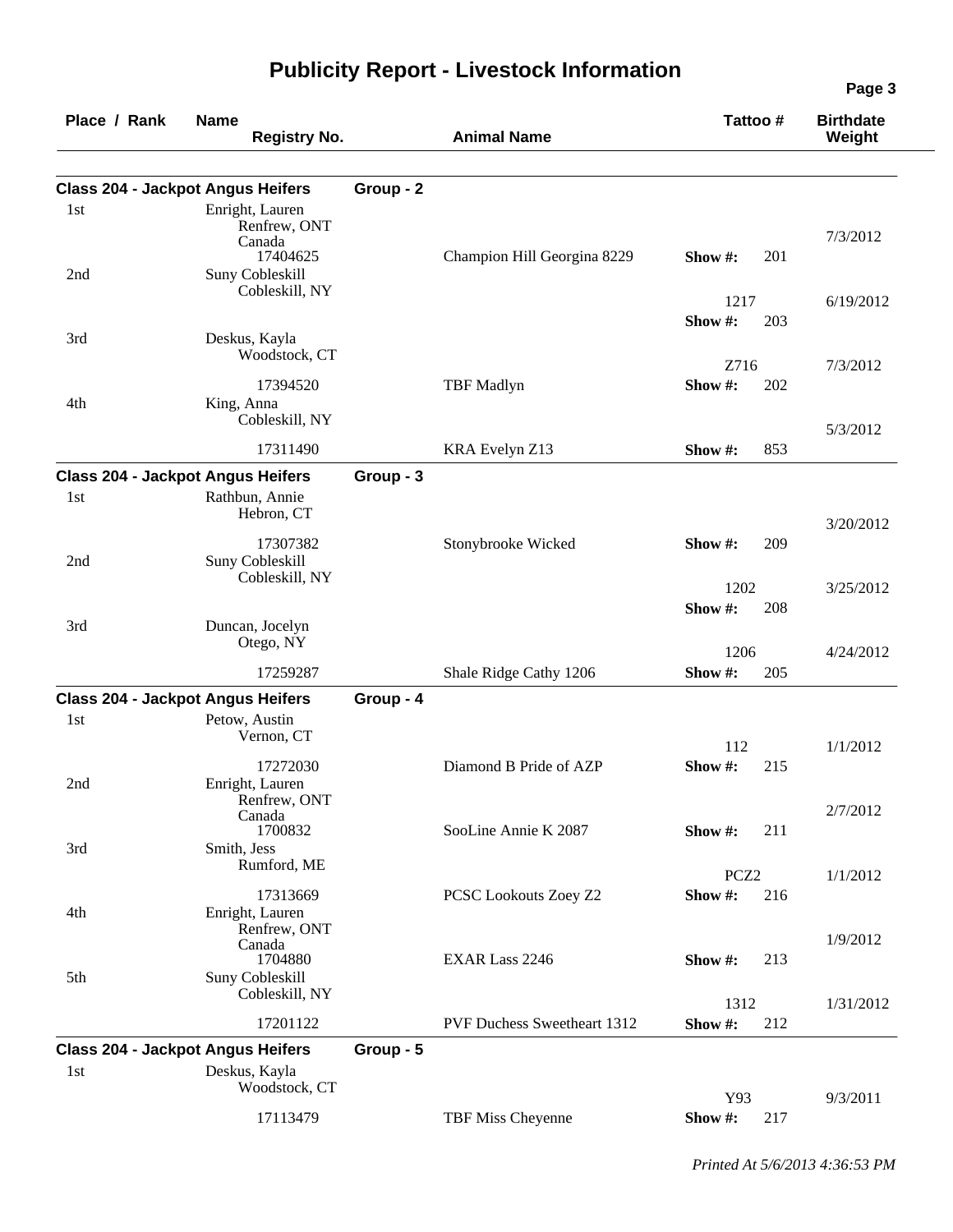| Place / Rank | <b>Name</b><br><b>Registry No.</b>                      | <b>Animal Name</b>             | Tattoo #                           | <b>Birthdate</b><br>Weight |
|--------------|---------------------------------------------------------|--------------------------------|------------------------------------|----------------------------|
|              | <b>Class 205 - Jackpot Simmental Percentage Heifers</b> |                                |                                    |                            |
| 1st          | Francis, Tanner D<br>Brooklyn, CT                       |                                | Z804                               | 8/4/2012                   |
| 2nd          | 2702646<br>Jones, Brianna<br>Eagle Bridge, NY           | <b>TDF Black Velvet</b>        | Show #:<br>219                     | 9/15/2012                  |
| 3rd          | 2699706<br>Reynolds, Becky<br>Cheshire, CT              | LKF Zale 283                   | 218<br>Show $\#$ :<br>Z1           |                            |
| 4th          | 2709963<br>Barton, Lily<br>Marlborough, CT              | FMF Zaahira Liberty            | Show #:<br>220                     | 7/3/2012                   |
| 5th          | Reynolds, Becky, Tristan Trojanoski                     | <b>SLFA Monopolys Paradise</b> | 231<br>Show $#$ :                  | 6/7/2012                   |
| 6th          | Cheshire, CT<br>Rathbun, Annie                          | MCF Emma 101Y                  | 101Y<br>Show#:<br>221              | 9/5/2011                   |
| 7th          | Hebron, CT<br>17285902<br>Barton, Lily                  | Oakleaf 383                    | Show #:<br>207                     | 4/3/2012                   |
|              | Marlborough, CT<br>2607702                              | <b>LOCLN</b> Lisa Y17          | 857<br>Show#:                      | 10/14/2011                 |
|              | <b>Class 206 - Jackpot Simmental Heifers</b>            | Group - 1                      |                                    |                            |
| 1st          | SanEmeterio, Molly<br>Greenville, NY                    |                                |                                    | 9/24/2012                  |
|              | 2648370                                                 | Premier Dutchess 203           | 856<br>Show $#$ :                  |                            |
|              | <b>Class 206 - Jackpot Simmental Heifers</b>            | Group - 2                      |                                    |                            |
| 1st          | Bertrand, John<br>Auburn, MA                            |                                |                                    | 5/4/2012                   |
| 2nd          | 2644379<br>SanEmeterio, Molly<br>Greenville, NY         | Misti                          | Show#:<br>222                      |                            |
|              | 2648383                                                 | <b>PCSC Belmont Steaks Z10</b> | Show #:<br>855                     | 5/23/2012                  |
|              | <b>Class 206 - Jackpot Simmental Heifers</b>            | Group - 3                      |                                    |                            |
| 1st          | MacIntyre, Morgan<br>Russell, ON<br>Canada<br>764222    | Xcel Sheeza Ruby 407Z          | <b>XCEL 407Z</b><br>224<br>Show #: | 4/5/2012                   |
| 2nd          | Francis, Tanner D<br>Brooklyn, CT                       |                                | RZ6                                | 4/1/2012                   |
| 3rd          | 2645661<br>Gros, Chris<br>Halifax, PA                   | <b>DRD</b> Kates Dream         | Show #:<br>151                     | 3/30/2012                  |
|              | 2635651                                                 | <b>SSC Pebbles</b>             | 225<br>Show $#$ :                  |                            |
|              |                                                         | (cont.)                        |                                    |                            |

*Printed At 5/6/2013 4:36:53 PM*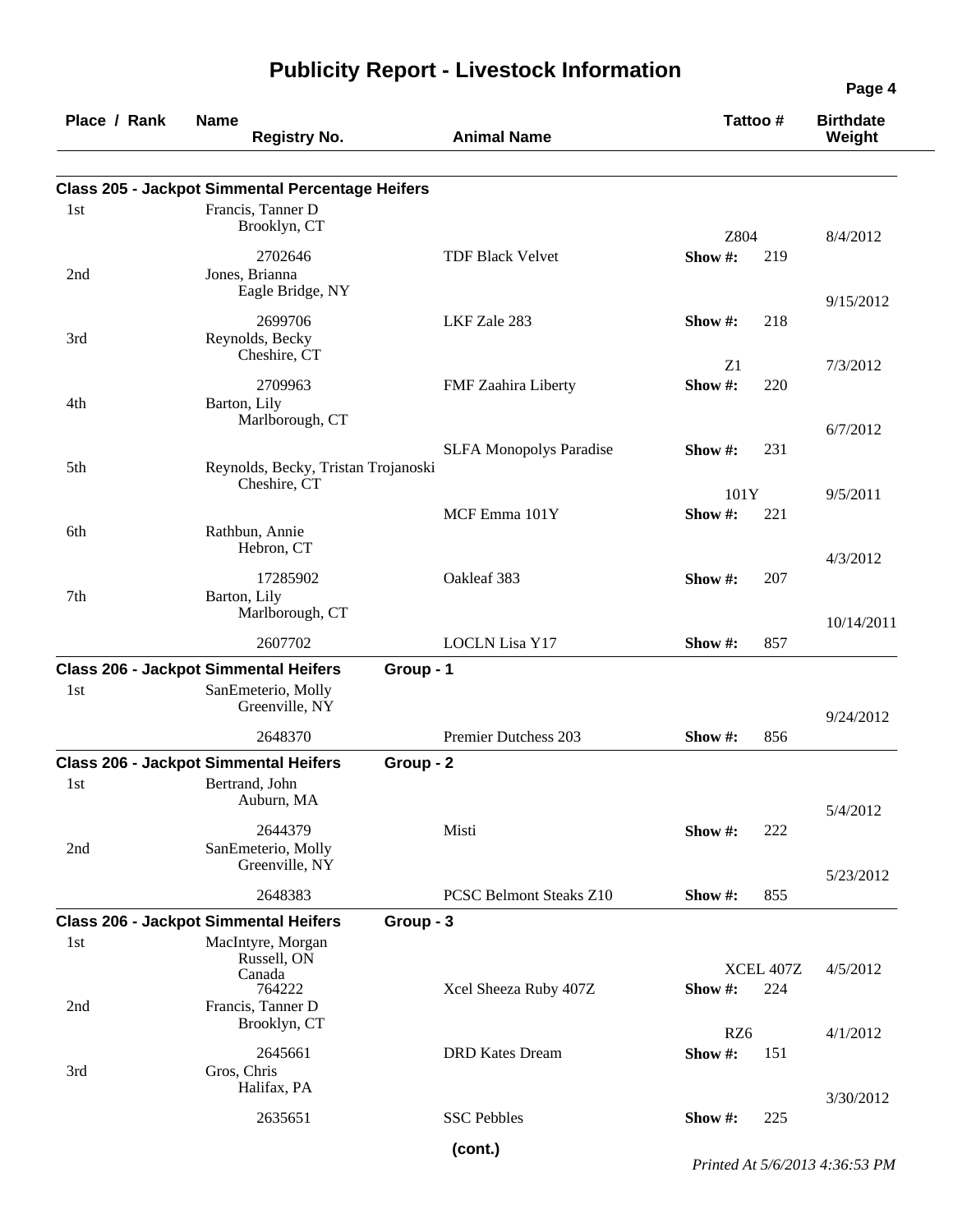| Place / Rank | <b>Name</b><br><b>Registry No.</b>                                                | <b>Animal Name</b>          | Tattoo #                 | <b>Birthdate</b><br>Weight |
|--------------|-----------------------------------------------------------------------------------|-----------------------------|--------------------------|----------------------------|
| 4th          | <b>Class 206 - Jackpot Simmental Heifers</b><br>Bertrand, Stephanie<br>Auburn, MA | Group - 3 - (cont.)         |                          | 4/22/2012                  |
|              | 2650108                                                                           | Heges Zahra                 | Show #:<br>223           |                            |
|              | <b>Class 206 - Jackpot Simmental Heifers</b>                                      | Group - 4                   |                          |                            |
| 1st          | Smith, Jess<br>Rumford, ME                                                        |                             | <b>ZT10</b>              | 1/11/2012                  |
| 2nd          | 2648390<br>Bertrand, John<br>Auburn, MA                                           | <b>GRTF Miss Arielle</b>    | Show#:<br>228            | 1/2/2012                   |
| 3rd          | 2640466<br>Murphy, Jala<br>Eagle Bridge, NY                                       | Borne MS Chyna              | Show $#$ :<br>229        |                            |
| 4th          | 2636590<br>Hay, Nathan<br>Carlisle, NY                                            | LKF Zena Rose Z73           | Show #:<br>226           | 2/12/2012                  |
|              | 2641127                                                                           | NAH Justices Joy Z02        | Show #:<br>227           | 2/10/2012                  |
|              | <b>Class 206 - Jackpot Simmental Heifers</b>                                      | Group - 5                   |                          |                            |
| 1st          | Gromlich, DJ<br>Hamburg, PA                                                       |                             |                          | 9/12/2011                  |
|              | 2633354                                                                           | <b>Heges Starburst</b>      | Show #:<br>230           |                            |
|              | <b>Class 207 - Jackpot AOBP Heifers</b>                                           |                             |                          |                            |
| 1st          | Pilgrim, Will<br>Renfrew, ONT<br>Canada<br>CBF0211065                             |                             |                          | 2/1/2013                   |
|              | <b>Class 208 - Jackpot Belted Galloway Heifers</b>                                | Koyle Tickle ZZ 26Z         | Show #:<br>232           |                            |
| 1st          | Oatley, Caroline<br>West Greenwich, RI                                            |                             |                          | 9/2/2011                   |
| 2nd          | 34301B<br>Kagan, Helena<br>Clinton Corners, NY                                    | Sugar Baker 104             | Show $\#$ :<br>235       |                            |
| 3rd          | 34687B<br>Kagan, Helena<br>Clinton Corners, NY                                    | <b>Bluebird Claire Anne</b> | GCC 16Y<br>Show#:<br>234 | 12/3/2011                  |
|              | 34669D                                                                            | Uphill Patricia 6Z          | uhf 6z<br>Show#:<br>233  | 5/3/2012                   |
|              | <b>Class 209 - Jackpot Lowline Heifers</b>                                        |                             |                          |                            |
| 1st          | Petow, Austin<br>Vernon, CT                                                       |                             | 2Z26                     | 5/19/2012                  |
| 2nd          | FF17929<br>Baker, Jane<br>East Hampton, CT                                        | Bar J Frosty 9W32 2Z26      | Show #:<br>236           |                            |
|              |                                                                                   | Entry                       | Show #:<br>812           | 7/4/1991                   |
|              |                                                                                   |                             |                          |                            |

**Class 210 - Jackpot Non-Papered Heifers Group - 1**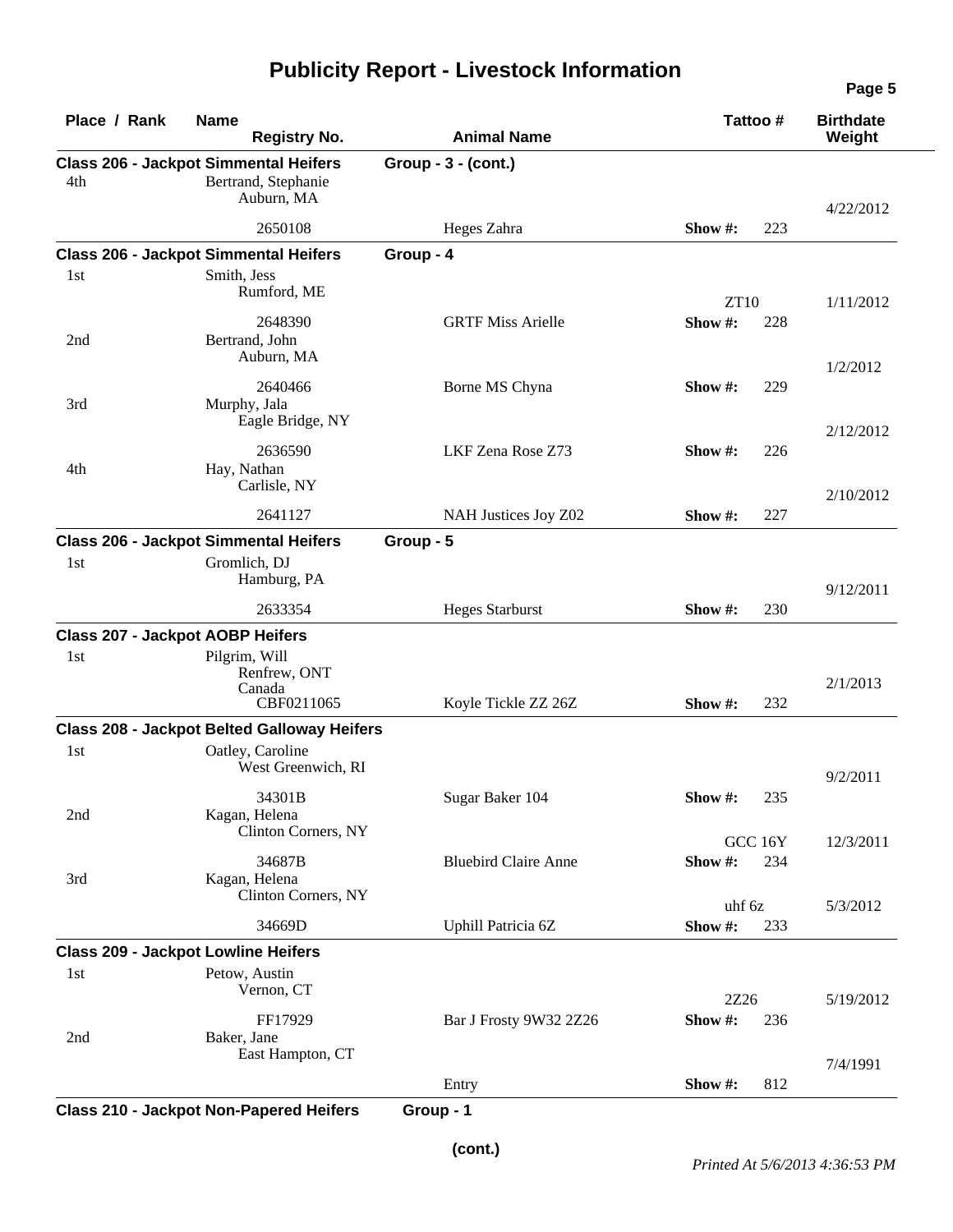| Place / Rank | <b>Name</b><br><b>Registry No.</b>                                                 | <b>Animal Name</b>  | Tattoo #               | <b>Birthdate</b><br>Weight |
|--------------|------------------------------------------------------------------------------------|---------------------|------------------------|----------------------------|
| 1st          | <b>Class 210 - Jackpot Non-Papered Heifers</b><br>Balmforth, Sarah<br>Exeter, RI   | Group - 1 - (cont.) |                        |                            |
|              |                                                                                    | Shakira             | 257<br>Show $#$ :      | 11/14/2012                 |
|              | <b>Class 210 - Jackpot Non-Papered Heifers</b>                                     | Group - 2           |                        |                            |
| 1st          | Rarick, Shelby<br>Fleetwood, PA                                                    |                     |                        | 5/29/2012                  |
| 2nd          | Francis, Tanner D                                                                  | Eve                 | Show #:<br>238         |                            |
|              | Brooklyn, CT                                                                       |                     | 15Z                    | 5/15/2012                  |
| 3rd          | Duddy, Patrick<br>Montague, NJ                                                     | Hot Lips            | Show#:<br>240          |                            |
|              |                                                                                    |                     |                        | 5/21/2012                  |
| 4th          | Bulk, Cameron<br>Portsmouth, RI                                                    | DD U9 Nikki         | 239<br>Show #:         |                            |
|              |                                                                                    | Rodfames Andy       | Show #:<br>256         | 7/27/2012                  |
| 5th          | Footit, Rachel<br>Meriden, CT                                                      |                     |                        | 7/24/2012                  |
|              |                                                                                    | Miss Tanya          | 237<br>Show #:         |                            |
|              | <b>Class 210 - Jackpot Non-Papered Heifers</b>                                     | Group - 3           |                        |                            |
| 1st          | Vonderlieth, Kelly<br>Rhinebeck, NY                                                |                     | 237                    | 4/29/2012                  |
| 2nd          | Suny Cobleskill<br>Cobleskill, NY                                                  | Kesha               | Show#:<br>241          |                            |
|              |                                                                                    | Chloe               | 1207<br>Show#:         | 3/29/2012                  |
| 3rd          | Suny Cobleskill<br>Cobleskill, NY                                                  |                     | 246<br>1213            | 4/22/2012                  |
|              |                                                                                    | AL Odd Ball         | <b>Show #:</b> 242     |                            |
| 4th          | Hobson, Emma<br>Hudson, NY                                                         |                     |                        | 4/12/2012                  |
|              |                                                                                    | Chardonnay          | 243<br>Show #:         |                            |
| 5th          | Cody, Sarah<br>Swanzey, NH                                                         |                     |                        | 4/1/2012                   |
| 6th          | Casey, Kenneth D<br>Foster, RI                                                     | Sammantha           | 245<br>Show #:         |                            |
|              |                                                                                    |                     |                        | 4/4/2012                   |
|              |                                                                                    | Lizzy 15AAH7426     | Show #:<br>244         |                            |
| 1st          | <b>Class 210 - Jackpot Non-Papered Heifers</b><br>Forrest, Kamryn<br>Pepperell, MA | Group - 4           |                        |                            |
|              |                                                                                    | LF Ms Justice 801Y  | LF801Y<br>Show#:<br>73 | 8/1/2011                   |
|              |                                                                                    |                     |                        |                            |

**Class 211 - Jackpot Maine Heifers**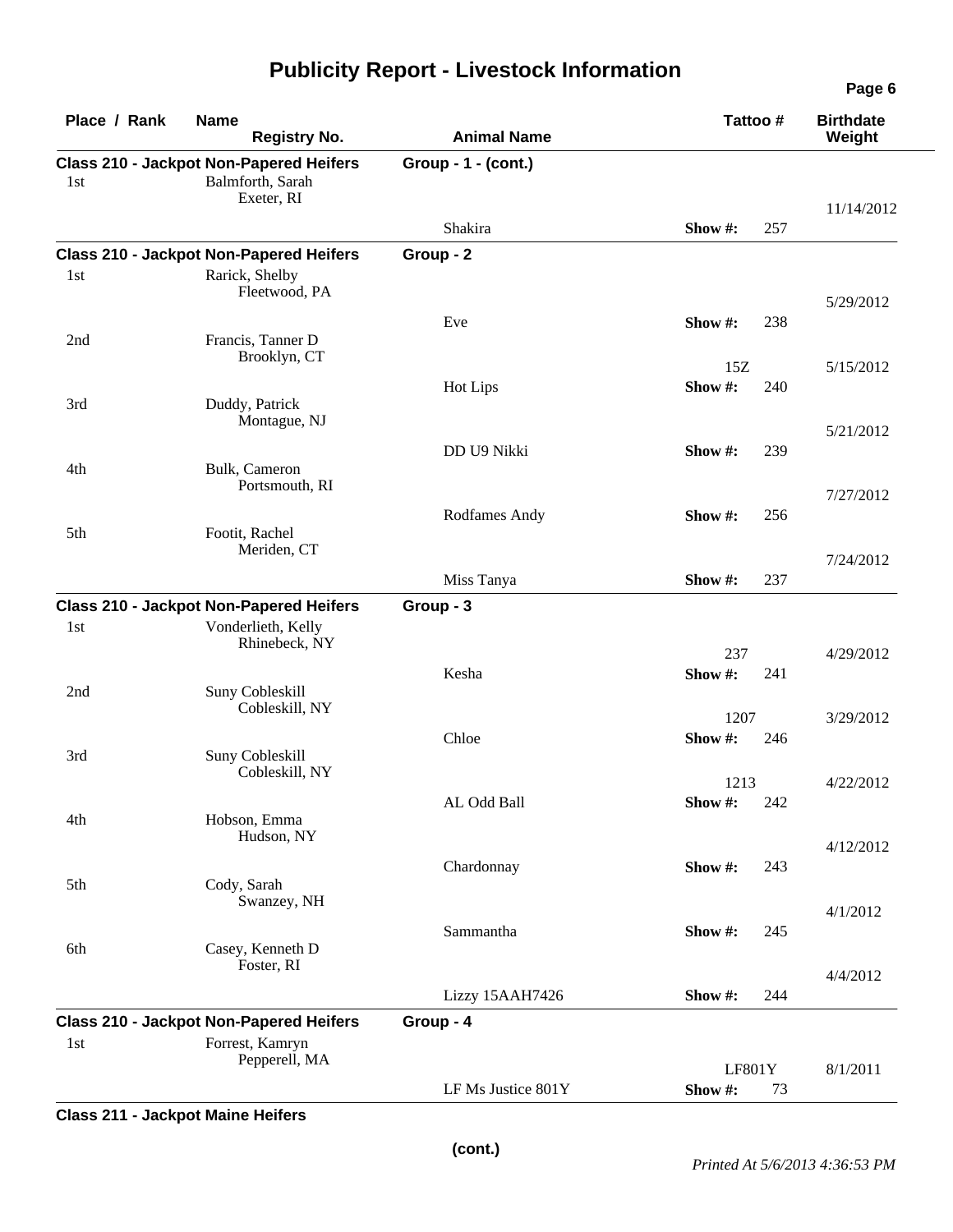| Place / Rank | <b>Name</b><br><b>Registry No.</b>                                                   |                   | <b>Animal Name</b>          | Tattoo #       |         | <b>Birthdate</b><br>Weight |
|--------------|--------------------------------------------------------------------------------------|-------------------|-----------------------------|----------------|---------|----------------------------|
| 1st          | <b>Class 211 - Jackpot Maine Heifers</b><br>Stephens, Clayton<br>Clinton Corners, NY | Group - - (cont.) |                             |                | PDM 11Z | 3/20/2012                  |
|              | 429755                                                                               |                   | PDM Zandra 11Z              | Show#:         | 247     |                            |
|              | Class 212 - Jackpot Heifer Chi-Maine                                                 |                   |                             |                |         |                            |
| 1st          | Fredrickson, Erik<br>Wolfeboro, NH                                                   |                   |                             |                |         | 5/20/2012                  |
| 2nd          | Maynard, Mackenzie                                                                   |                   | Gray                        | Show $#$ :     | 53      |                            |
|              | Roxbury, CT                                                                          |                   |                             |                |         | 9/1/2012                   |
| 3rd          | Briggs, Olivia<br>Sullivan, NH                                                       |                   | <b>Black Beauty</b>         | Show $#$ :     | 248     |                            |
|              | P361652                                                                              |                   |                             |                |         | 4/8/2012                   |
| 4th          | Kagan, Helena<br>Clinton Corners, NY                                                 |                   | <b>CBMS Sally</b>           | Show $\#$ :    | 251     |                            |
|              | P362722                                                                              |                   |                             | 017Z<br>Show#: |         | 5/3/2012                   |
| 5th          | Audet, Alicia<br>Harwinton, CT                                                       |                   | MSC Sassy 017Z              |                | 250     | 4/8/2012                   |
| 8th          | P361651<br>Stahoski, AJ                                                              |                   | MS Sarah                    | Show $\#$ :    | 252     |                            |
|              | Hillsborough, NJ                                                                     |                   |                             | Z <sub>3</sub> |         | 5/26/2012                  |
|              | P362052                                                                              |                   | DDS Rosey May Z3            | Show#:         | 249     |                            |
|              | <b>Class 213 - Jackpot Heifer Highlands</b>                                          |                   |                             |                |         |                            |
| 1st          | May, Mirian<br>Dennis, MA                                                            |                   |                             |                |         | 5/3/2012                   |
|              | 51647                                                                                |                   | <b>Flatheads Sileas</b>     | Show #:        | 253     |                            |
|              | Class 214 - Jackpot Heifer Shorthorn Plus                                            |                   |                             |                |         |                            |
| 1st          | Allnut, Blair<br>Brome, QC<br>Canada                                                 |                   |                             |                |         | 4/11/2012                  |
|              | 19779                                                                                |                   | Millbrook Sweet Candy 21Z   | Show $#$ :     | 254     |                            |
| 1st          | <b>Class 215 - Jackpot Heifer Maintainer</b><br>Fredrickson, Erik<br>Wolfeboro, NH   |                   |                             |                |         |                            |
|              | 435183                                                                               |                   | Dutchess                    | Show #:        | 255     | 3/1/2012                   |
|              | <b>Class 219 - Jackpot Angus Heifer Grand Champion</b>                               |                   |                             |                |         |                            |
| 1st          | Enright, Lauren                                                                      |                   |                             |                |         |                            |
|              | Renfrew, ONT<br>Canada<br>17404625                                                   |                   | Champion Hill Georgina 8229 | Show $#$ :     | 201     | 7/3/2012                   |
|              | <b>Class 220 - Jackpot Angus Heifer Reserve Grand Champion</b>                       |                   |                             |                |         |                            |
| 1st          | Petow, Austin<br>Vernon, CT                                                          |                   |                             | 112            |         | 1/1/2012                   |
|              | 17272030                                                                             |                   | Diamond B Pride of AZP      | Show #:        | 215     |                            |

*Printed At 5/6/2013 4:36:54 PM*